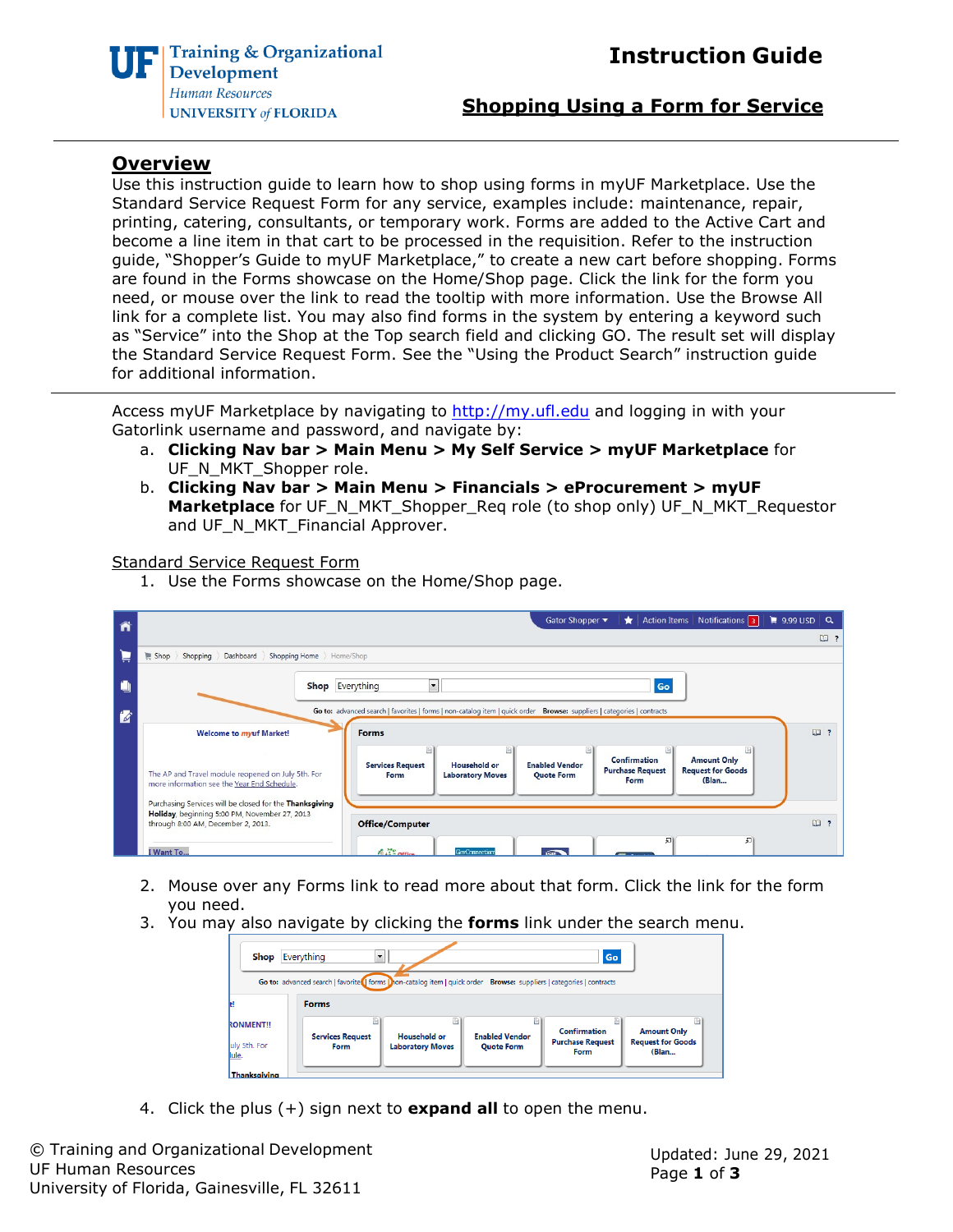

## **Shopping Using a Form for Service**

5. Click on **Organization Forms > Outside Supplier Forms.** Click on the form name **Standard Service Request Form** to open the form.

| ñ |                                                                                                                                                                                                                                                            | Gator Shopper ▼<br>Action Items   Notifications 3<br>*                                                                                                                                                                                    | $\approx$ 9.99 USD<br>$\alpha$                      |   |
|---|------------------------------------------------------------------------------------------------------------------------------------------------------------------------------------------------------------------------------------------------------------|-------------------------------------------------------------------------------------------------------------------------------------------------------------------------------------------------------------------------------------------|-----------------------------------------------------|---|
| Ĕ | Shopping ) Go To ) View Forms $\sim$ ) Forms<br>Shop                                                                                                                                                                                                       |                                                                                                                                                                                                                                           |                                                     | 2 |
| O | Non-Catalog Item<br>(+) expand all (-) collapse all<br><b>E</b> Personal<br>i No personal folder available<br>□ Shared<br>Company Favorites<br><b>E</b> Organization Forms<br><b>FLPTU</b><br>Outside Supplier Forms<br>UF Internal Service Provider Forms | <b>Amount Only Request for Goods (Blanket)</b><br>da                                                                                                                                                                                      | $0.00$ USD $\Box$<br><b>View Form</b><br>copy       |   |
| 咨 |                                                                                                                                                                                                                                                            | <b>Confirmation Purchase Request Form</b><br>Service or goods purchase has already taken place but an encumbrance is needed for payment. Put<br>justification for after the fact PO in the Internal Notes.<br>B.                          | $0.00$ USD $\Box$<br>EA<br><b>View Form</b><br>copy |   |
|   |                                                                                                                                                                                                                                                            | <b>Enabled Vendor Quote Form</b><br>Used Only With Enabled Vendors For Product That Cannot Be Purchased Through The Hosted Catalog<br>Or Punch-Out Websites<br>间                                                                          | $0.00$ USD $\Box$<br><b>View Form</b><br>copy       |   |
|   |                                                                                                                                                                                                                                                            | Henry Schein Only from Henry Schein Inc<br>a s                                                                                                                                                                                            | F<br>$0.00$ USD<br><b>View Form</b><br>copy         |   |
|   |                                                                                                                                                                                                                                                            | Henry Schein Only from Henry Schein Inc<br>a s                                                                                                                                                                                            | TГ<br>$0.00$ USD<br><b>View Form</b><br>copy        |   |
|   |                                                                                                                                                                                                                                                            | <b>Household Moves</b><br>Purchasing Services will assign a mover upon approval of requisition.<br>庙                                                                                                                                      | Е<br>$0.00$ USD<br>1/LO<br><b>View Form</b><br>copy |   |
|   |                                                                                                                                                                                                                                                            | <b>Owner Direct Purchase Form</b><br>This for is for the submission of Owner Direct Purchases.<br>B                                                                                                                                       | $0.00$ USD<br>c<br><b>View Form</b><br>copy         |   |
|   |                                                                                                                                                                                                                                                            | <b>Standard Service Request Form</b><br>Use this form for ALL types of services. Examples include, but are not limited to, copier maintenance,<br>consultants, catering, advertsing, leases temp services and research participants.<br>庙 | Æ<br>$0.00$ USD<br>1/EA<br><b>View Form</b><br>copy |   |
| ை |                                                                                                                                                                                                                                                            | <b>UF Subcontract Form</b><br>固                                                                                                                                                                                                           | $0.00$ USD $\Box$<br><b>View Form</b><br>copy       |   |
|   |                                                                                                                                                                                                                                                            | Results per page 20                                                                                                                                                                                                                       | $\blacksquare$ Page 1 of 1 $\blacktriangleright$    |   |

- 6. Follow the instructions on the form and complete the following fields:
	- a. Search for and select a supplier--Enter part of the vendor name in the **Enter Supplier** field and click the vendor from the dropdown list displayed.
	- b. If you do not see your vendor, click the option at the bottom of the list--"Click here to view more supplier results." Or click **supplier search** below the Enter Supplier field.
	- c. Enter **Commodity Code** click the **search…** link.
		- For a complete list of Commodity Codes, refer to the Procurement website [http://www.purchasing.ufl.edu.](http://www.purchasing.ufl.edu/)
	- d. The first field for **UOM** (Unit of Measure) is always a "1" for service.
	- e. The second field for **UOM** (Unit of Measure) select from the dropdown.
	- f. Enter **Estimated Cost.**
	- g. Enter the **Quantity.**
	- h. Enter **Service Start and End Dates.**
	- i. Enter **Description** include a thorough description of the service (deliverable) being provided.
- 7. When the form is completed, click the **Available Actions** dropdown at the top right.
- 8. Select "**Add and Go to Cart**" if finished.

© Training and Organizational Development UF Human Resources University of Florida, Gainesville, FL 32611